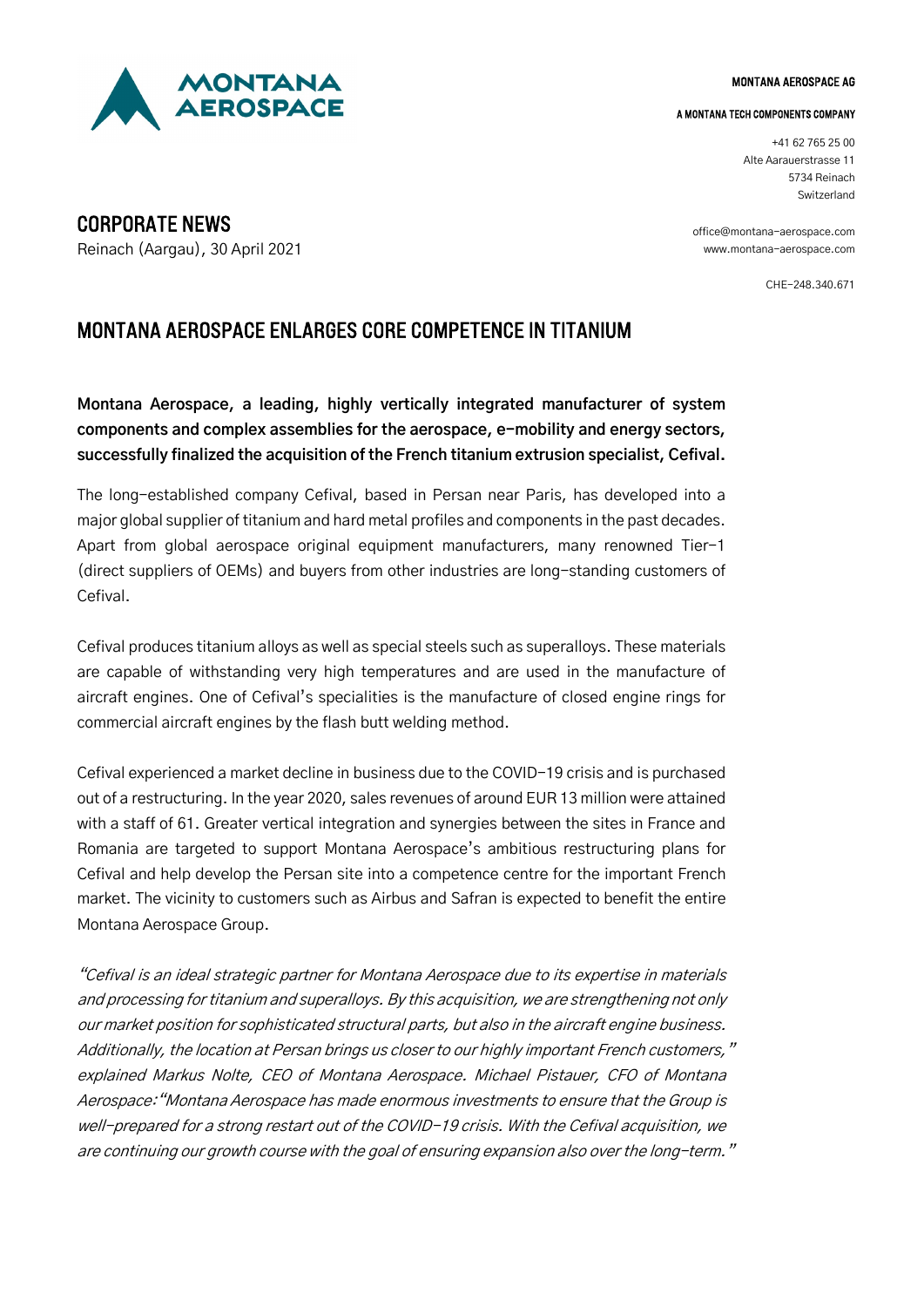

As part of the integration process Cefival was incorporated into the UAC Group (Universal Alloy Corporation) of Montana Aerospace and its vertical value chain and is in the process of being renamed UAC Cefival.

Key customers were closely involved in the drafting of the restructuring plan and they are optimistic about the future development of UAC Cefival.

"Cefival is a supplier of strategic components to Safran such as engine rings. We welcome Montana Aerospace as a new partner and are looking forward to strengthening the relationship." (Safran Group)

Airbus also salutes Montana Aerospace for its latest acquisition, expanding the company's portfolio in metal processing.

An enormous investment programme is the basis for strengthening UAC Cefival. At the Persan site, investments were made into a 2,000-ton extrusion press and other key equipment along the value chain. The company aiming to continually enlarge its range of products.

### **Contact for the media:**

Jürgen Beilein Phone +43 664 831 2 841 E-mail: [communication@montana-aerospace.com](mailto:communication@montana-aerospace.com)

### **Contact for investor relations:**

Head of M&A and Investor Relations Marc Vesely recte Riha Phone +43 664 61 26 261 E-mail: ir@montana-aerospace.com

# **ABOUT MONTANA AEROSPACE AG**

Montana Aerospace AG is a division of MONTANA TECH COMPONENTS AG and employs approximately 4,800 employees worldwide at 28 company locations. The industrial group is a leading manufacturer of system components and complex assemblies for the aerospace industry and has global development and production capacities. The company is specialized in the conception, development and production of ground-breaking technologies on the basis of aluminium, titanium, composite materials, copper and steel used in the industries of aerospace, e-mobility and energy. Net sales of the Group were EUR 614 million in the financial year 2020 and adjusted EBITDA was EUR 45 million.